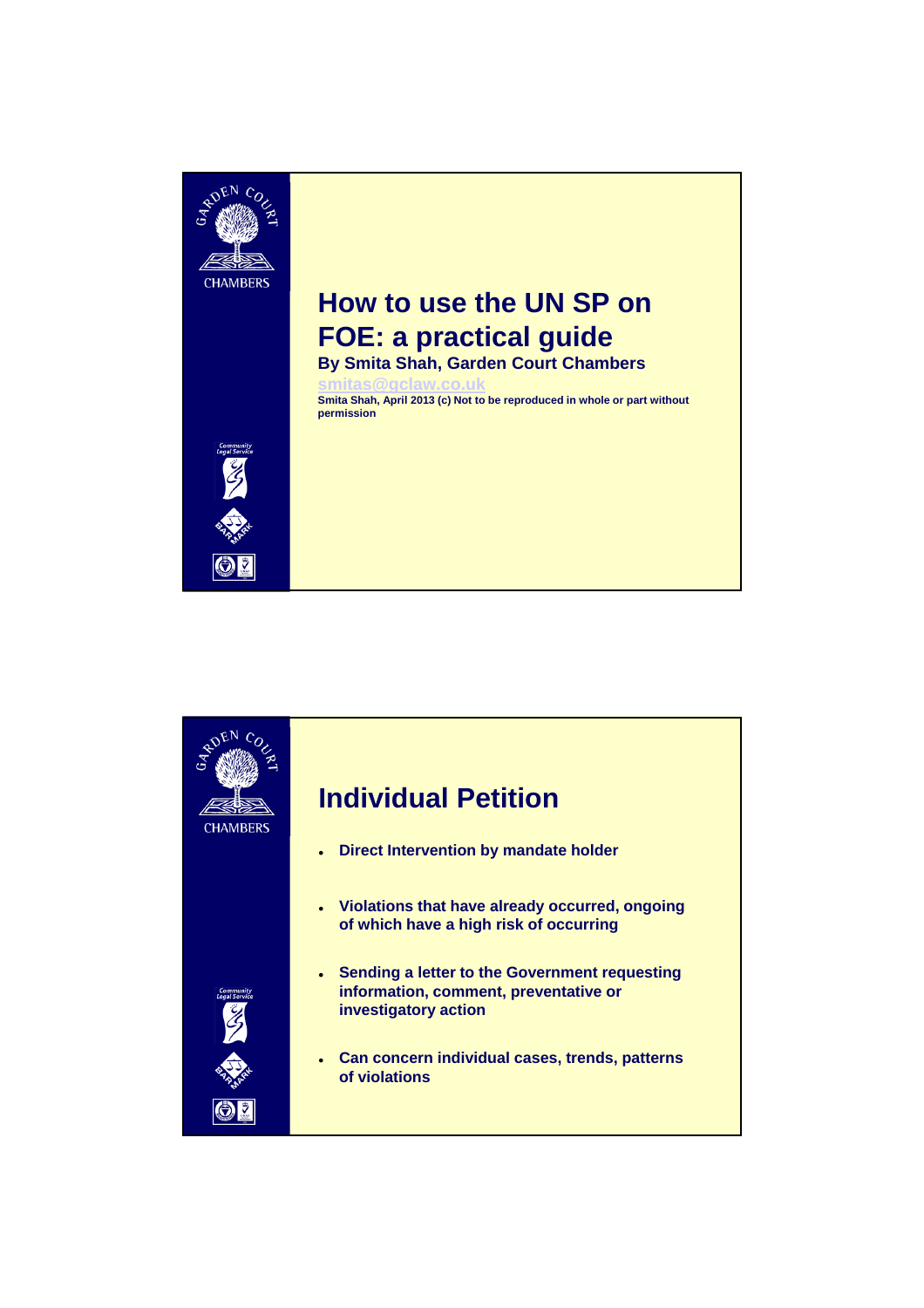

# **2 Kinds of Communications**

#### **Letter of allegation**

Letter to Government requesting formation and response to allegations

### **Urgent action**

Asking Government to take preventative or investigatory action



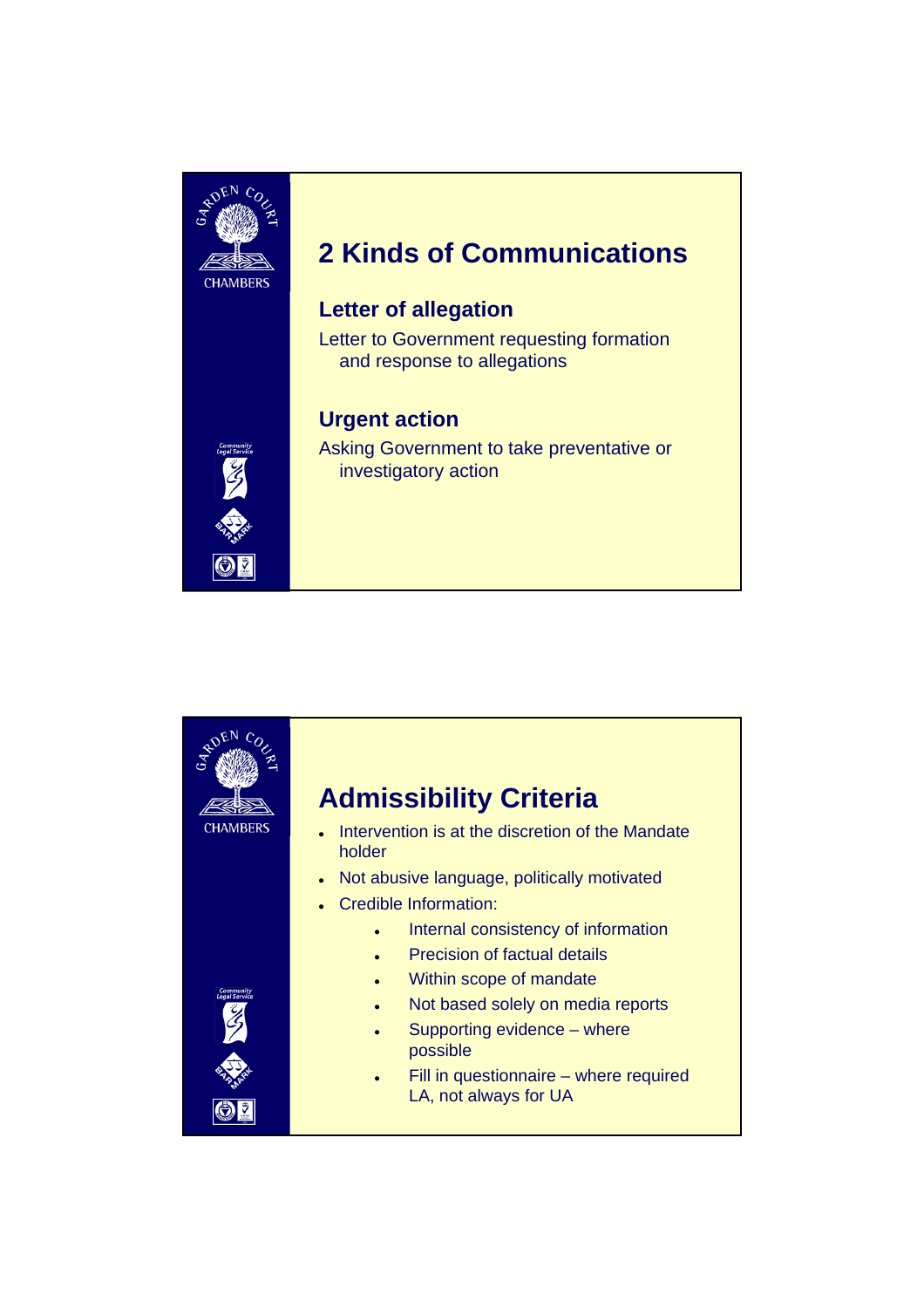

 $\odot$  ?

# **Submitting the Complaint: What information is needed?**

- Identity of alleged victim name, age, gender, profession, ethnicity, affiliations
- Nature of medium affected newspapers, radio, art, incl. Circulation, frequency of broadcast, publication, public performance
- $\bullet$  Identification of alleged perpetrators  $-$  State, non state actors, State tolerance, inaction,threats
- 



**Who, what, where, when, how and why**